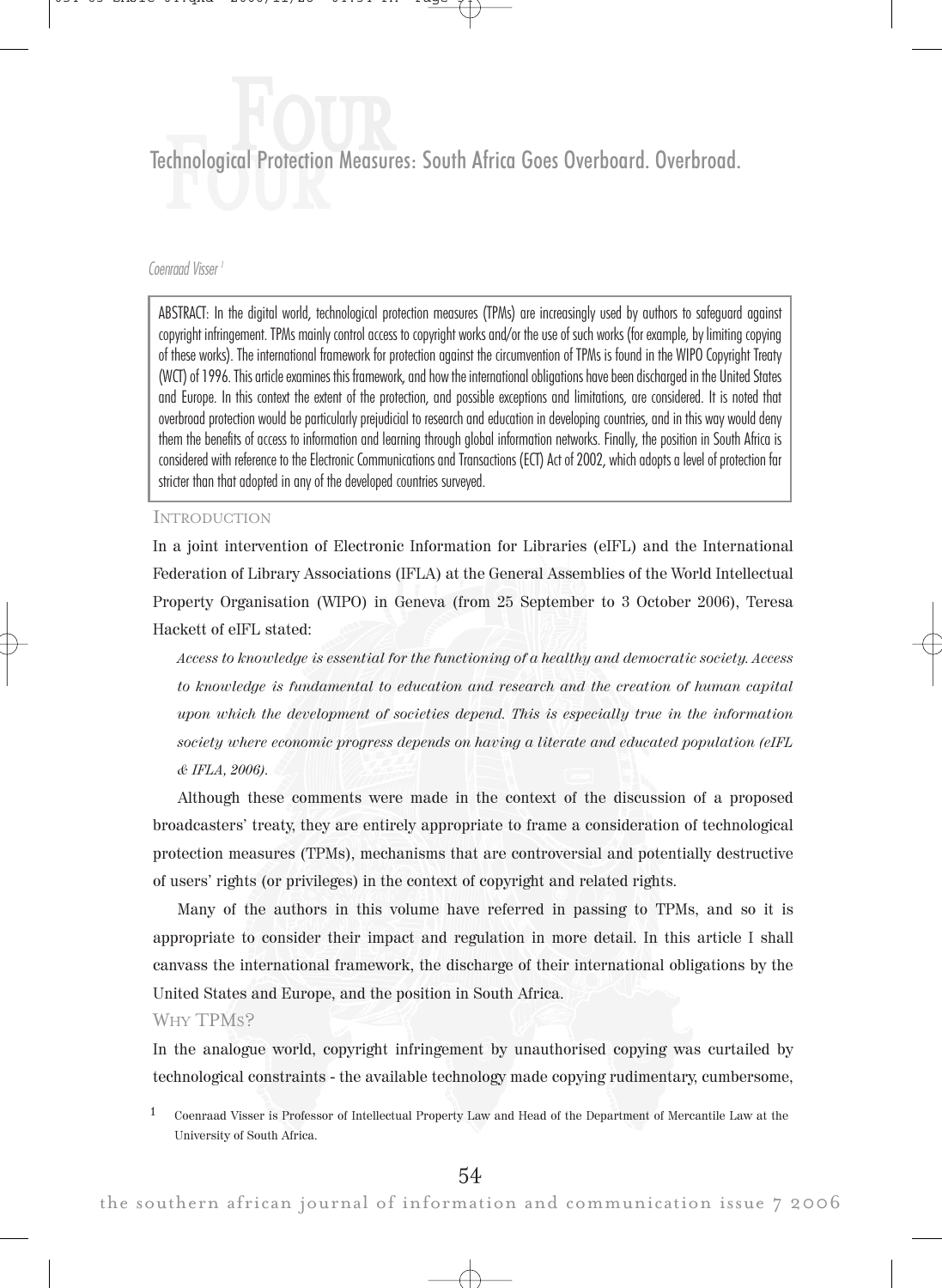

and expensive (Ginsburg, 2005: 2-3). Where unauthorised copying did occur on a large scale, the infringement provisions in copyright laws sufficed, as authors could enforce their rights against commercial enterprises that engaged in extensive copying and dissemination (Ginsburg, 2005: 3). Whatever copies individual end users made were unlikely to affect the author's market for her work.

The position changed, of course, with the advent of the digital world. The digitisation of works and the establishment of global information networks (like the Internet) opened up new opportunities for authors to distribute their works globally. At the same time, these technological advances increased the risk of copyright infringement. Also, digital media shift the analogue technological balance – now, economically significant infringing acts are no longer confined to entities earlier in the distribution chain. Instead, they can be committed by any end user with access to a computer and the Internet. In a nutshell, the challenge to copyright in this context is to protect copyright works in a world where:

- duplication is easy and inexpensive;
- every copy, whether from the original or another copy, is perfect; and
- distribution to users around the world can be achieved virtually cost-free and instantaneously over the Internet (Marks & Turnbull, 2000: 198).

It became clear to authors that the legal sanctions for copyright infringement had to be bolstered by TPMs that would disable end users from availing themselves of some of digital copying technology's potential for reproducing and redistributing copyright works (Ginsburg, 2005: 3). Pithily put, "the answer to the machine lies in the machine" (Clark, 1996: 139).

Examples of TPMs are:

- anti-copying devices that make copying of a work more difficult, or prevent copying altogether;
- devices that control access to copyright works (encryption, passwords, and the like);
- proprietary viewers (software that keeps a digital work always under its control, and so allows only uses authorised by the author); and
- watermarking or fingerprinting (techniques that add an invisible digital mark in the digital code of works to enable authors to identify and authenticate their works) (Dusollier, 1999: 285-286).

Yet any TPM provides only short-term relief – TPMs are always vulnerable to attack by hackers, especially as the processing capabilities of computer hardware and software continue to advance rapidly (Marks & Turnbull, 2000: 199). So authors concluded that the legal protection of copyright should be supplemented by technological protection, which, in turn, should be backed up by legal protection against the circumvention of such technological protection.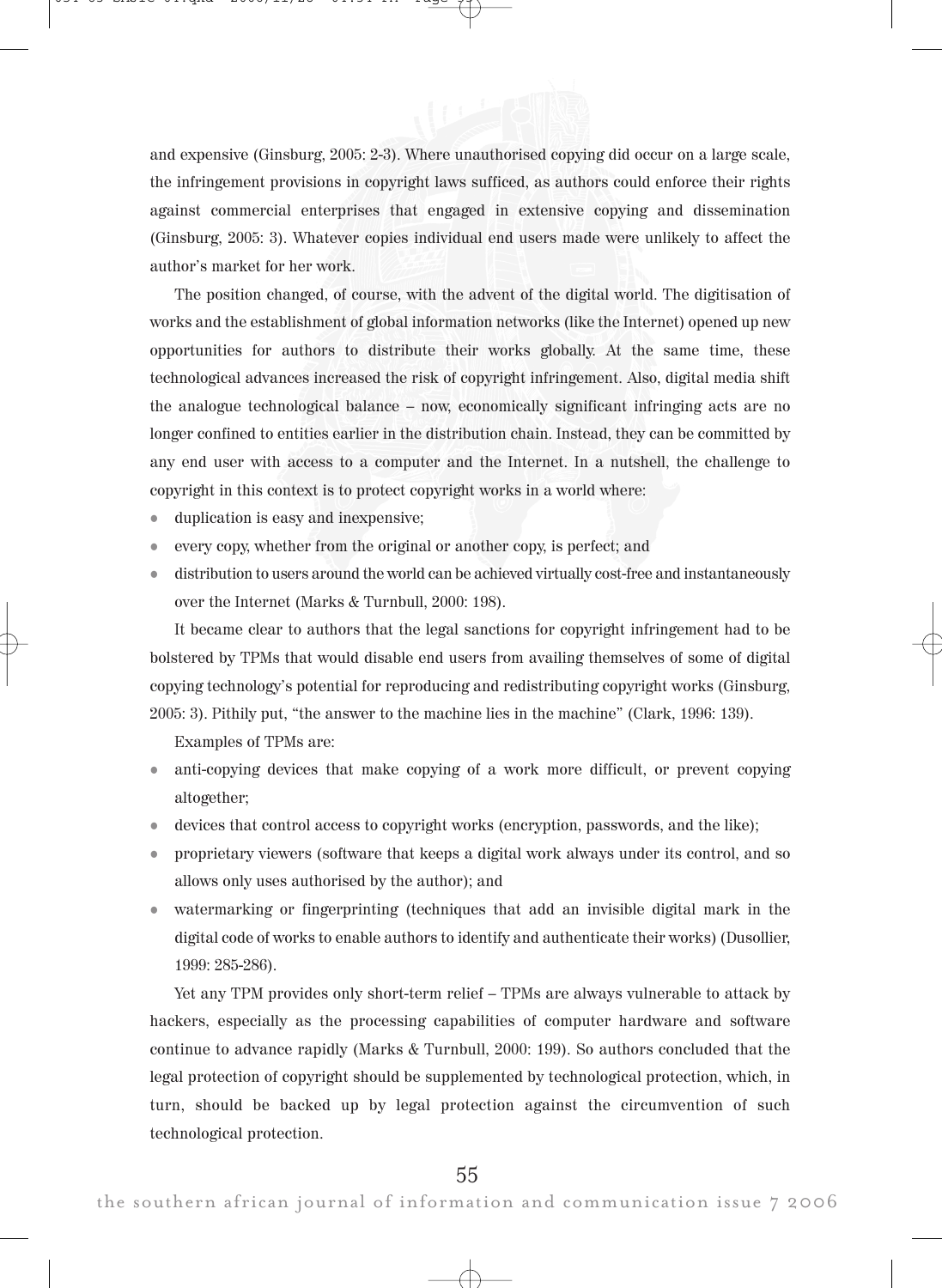

## THE INTERNATIONAL FRAMEWORK: THE WIPO COPYRIGHT TREATY

In December 1996, the World Intellectual Property Organisation (WIPO) hosted a Diplomatic Conference on Certain Copyright and Neighbouring Rights Questions. On 20 December 1996, the conference adopted two treaties, one of them the WIPO Copyright Treaty (WCT) (WIPO, 1996). The Treaty entered into force on 6 March 2002.

The question of the legal protection of TPMs against circumvention was one of the thorniest at the diplomatic conference. Much of the discussion focused on three issues:

- whether the prohibition should extend to circumvention devices as well as circumventing conduct;
- whether equipment should be required to respond to particular TPMs; and
- what were the appropriate exceptions to a circumvention prohibition (Marks & Turnbull, 2000: 200).

After protracted negotiations (Ficsor, 2002: 396-406), the diplomatic conference agreed on the following compromise wording for article 11 of the WCT:

Contracting Parties shall provide adequate legal protection and effective legal remedies against the circumvention of effective technological measures that are used by authors in connection with the exercise of their rights under this Treaty or the Berne Convention and that restrict acts, in respect of their works, which are not authorised by the authors concerned or permitted by law (WIPO, 1996).

Article 11 contains the following key elements:

- the subject matter protected "effective technological measures";
- the specification "used by authors" (and, by extension, their successors in title);
- the specification of the connection with authors' rights under the WCT or the Berne Convention for the Protection of Literary and Artistic Works (their economic and moral rights);
- the prohibited act "circumvention";
- $\bullet$  the restriction on the prohibition only circumvention of TPMs that "restrict acts, in respect of their works, which are not authorized by the authors concerned or permitted by law".

I shall not here analyse article 11 in any detail but will make three brief comments.

First, "effective" does not connote that if a TPM can be circumvented, it is not "effective" (Ficsor, 2002: 545). Such an interpretation would be absurd. Also, "effective" introduces a knowledge requirement – a person inadvertently circumventing a TPM should not be liable.

Second, the prohibited act is stated to be the circumvention of a TPM. It was hotly debated whether the WCT should strike at both the act of circumvention and at circumvention devices. The argument against the inclusion of circumvention devices is that technology is neutral –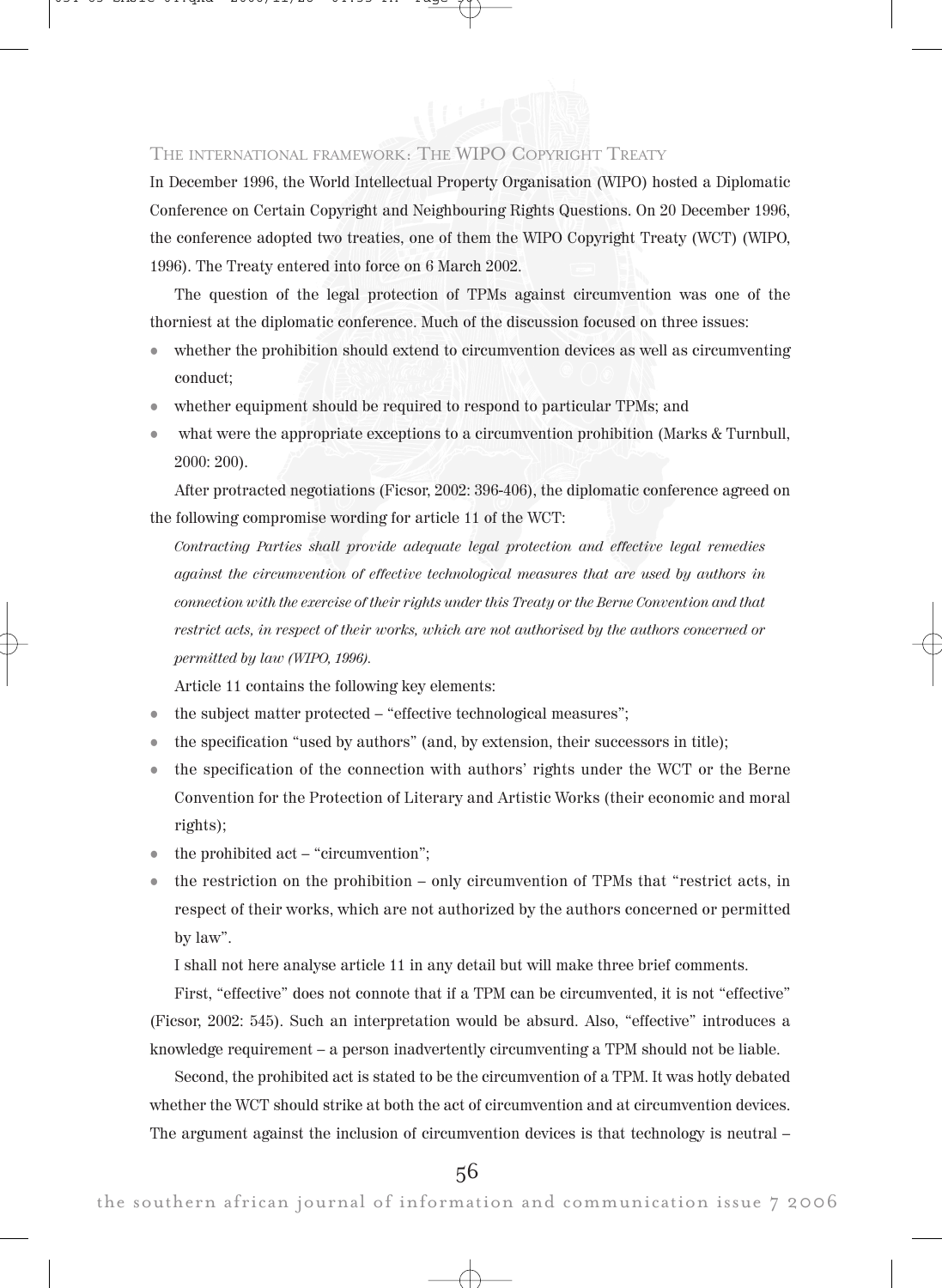the same device can be used for lawful and unlawful purposes; to decrypt films in the public domain, or to decrypt films under copyright; to make limited copies for illustration in teaching; or to make unlimited copies for distribution over the Internet. The balance is delicate:

If the prohibition sweeps too broadly, it may bar the manufacture and dissemination of devices or services that have legitimate uses other than to circumvent controls on access to copyrighted works. Too extensive a prohibition may frustrate whatever legitimate activities the devices may permit. Equally importantly, too broad a definition may hamper the development of useful new technologies. On the other hand, if national law provided that a device may be distributed so long as it is capable of being put to use for non infringing purposes, the prohibition would likely become meaningless (Ginsburg, 2005: 9).

The argument for a sweeping prohibition has been stated thus:

For several reasons a "conduct only" approach is insufficient. Circumvention conduct is generally not public; individuals usually undertake it in the privacy of their homes or workplaces. While the results of such activity, such as a software utility program that "hacks" a copy protection measure, may be made public, the conduct leading up to the cracking of the protection system is usually private. It is neither feasible nor desirable to undertake systematic monitoring of private conduct to deter circumvention activity. In any event, most people will not undertake the time and effort to crack a copy protection measure on their own. If, however, people can legally purchase (or receive for free) devices or services that defeat these measures, then it becomes more difficult to maintain the integrity and fulfill the purpose of protection technologies (Marks & Turnbull, 2000: 201).

It has been argued that, to constitute "adequate legal protection and effective legal remedies", protection against the circumvention of TPMs should strike at both the actual act of circumvention and any preparatory act, including supplying a device that will enable circumvention (Ginsburg, 2005: 8).

Third, article 11 delegates to national legislation the designation of permissible acts, provided that these are in line with the exceptions and limitations in the Berne Convention and the WCT (Ginsburg, 2005: 8-9).

Article 11 has to be implemented in national legislation by each Contracting Party. By way of comparison, I shall refer to two pieces of implementing legislation – in the United States, the Digital Millennium Copyright Act (DMCA) which inserted section 1201 into the Copyright Act of 1976 (United States, 1998), and, in Europe, the Information Society Directive (European Commission, 2001).

#### THE UNITED STATES: THE DMCA

Section 1201 states three new violations:

to circumvent TPMs that control access to copyright works;

# 57

the southern african journal of information and communication issue 7 2006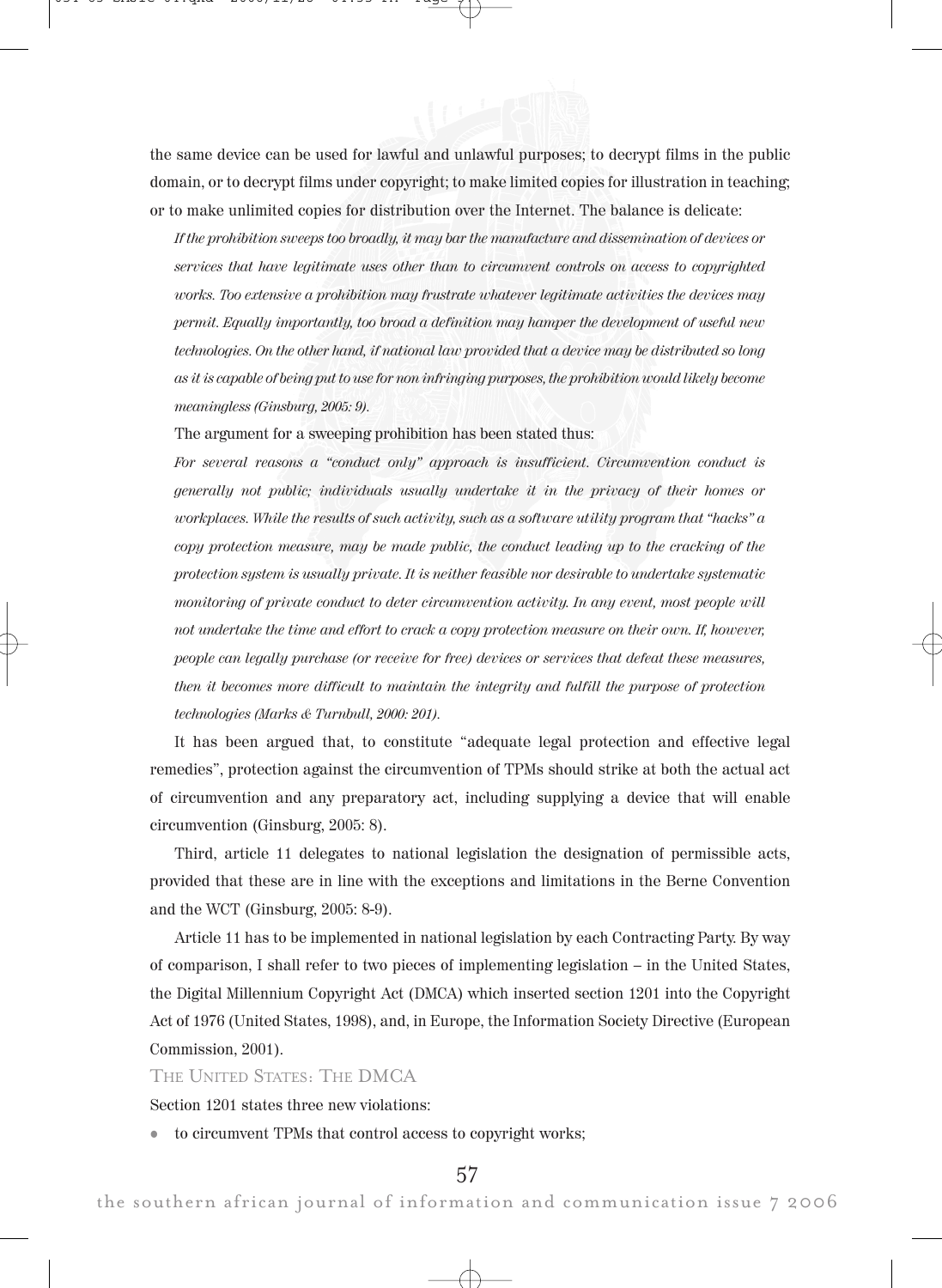- to manufacture, disseminate, or offer, and so on, devices or services that circumvent access controls; and
- to manufacture, disseminate, or offer, and so on, devices or services that circumvent a TPM that "effectively protects a right" of the author.

This provision extends the scope of copyright in four ways:

- it creates a claim for unauthorised access to copyright works;
- it makes distributors of circumvention devices directly liable for the dissemination of the means to gain unauthorised access;
- it makes distributors of circumvention devices directly liable for the dissemination of the means to make copies or to engage in communications to the public; and
- it makes the distributors of both kinds of devices liable even if some of the end users to whom the devices are distributed would use them for non-infringing purposes (Ginsburg, 2005: 12).

The courts have ruled that "effective" protection does not connote protection that is especially difficult to crack.<sup>2</sup>

Note that section 1201 prohibits the act of circumventing an access control, and the trafficking in devices that circumvent access controls or rights controls. It does not prohibit the act of circumventing a rights control, as such act will either be an act of direct copyright infringement, or be legitimised by an exception such as fair use.

Device and services manufacture and trafficking are statutorily prohibited in three instances:

- where the device was "primarily designed or produced for the purpose of circumventing" a TPM that "effectively controls access" to a copyright work, or "effectively protects a right" of the author;
- where the device was not primarily designed to circumvent but actually "has only [a] limited commercially significant purpose or use other than to circumvent"; and
- where the device is "marketed" as a device to be used to circumvent access or rights controls. The statute provides for a variety of exceptions, including for reverse engineering, encryption research, and security testing. It has been argued that these exceptions are "overly narrow and shortsighted" and that they should be supplemented by "a more general 'other legitimate purposes' exception" (Samuelson, 1999: 25-28).

In bilateral free trade agreements (FTAs), the United States Trade Representative almost invariably insists on imposing an obligation on its contracting partner to enact protection of TPMs along American lines.3

- <sup>2</sup> 321 Studios v MGM 307 F Supp 2d 1085 (ND Cal 2004); also Universal Studios v Reimerdes 111 F Supp 2d 346 (SDNY 2000), aff'd sub nom Universal City Studios Inc v Reimerdes 273 F 3d 429 (2d Cir 2001).
- 3 For example, in the FTAs with Australia (http://www.ustr.gov/Trade\_Agreements/Bilateral/Australia\_FTA/Final\_Text/Section\_Index.html, accessed 1 October 2006), and Bahrain (http://www.ustr.gov/assets/Trade Agreements/Bilateral/Bahrain FTA/final texts/asset upload\_file211\_6293.pdf, accessed 1 October 2006).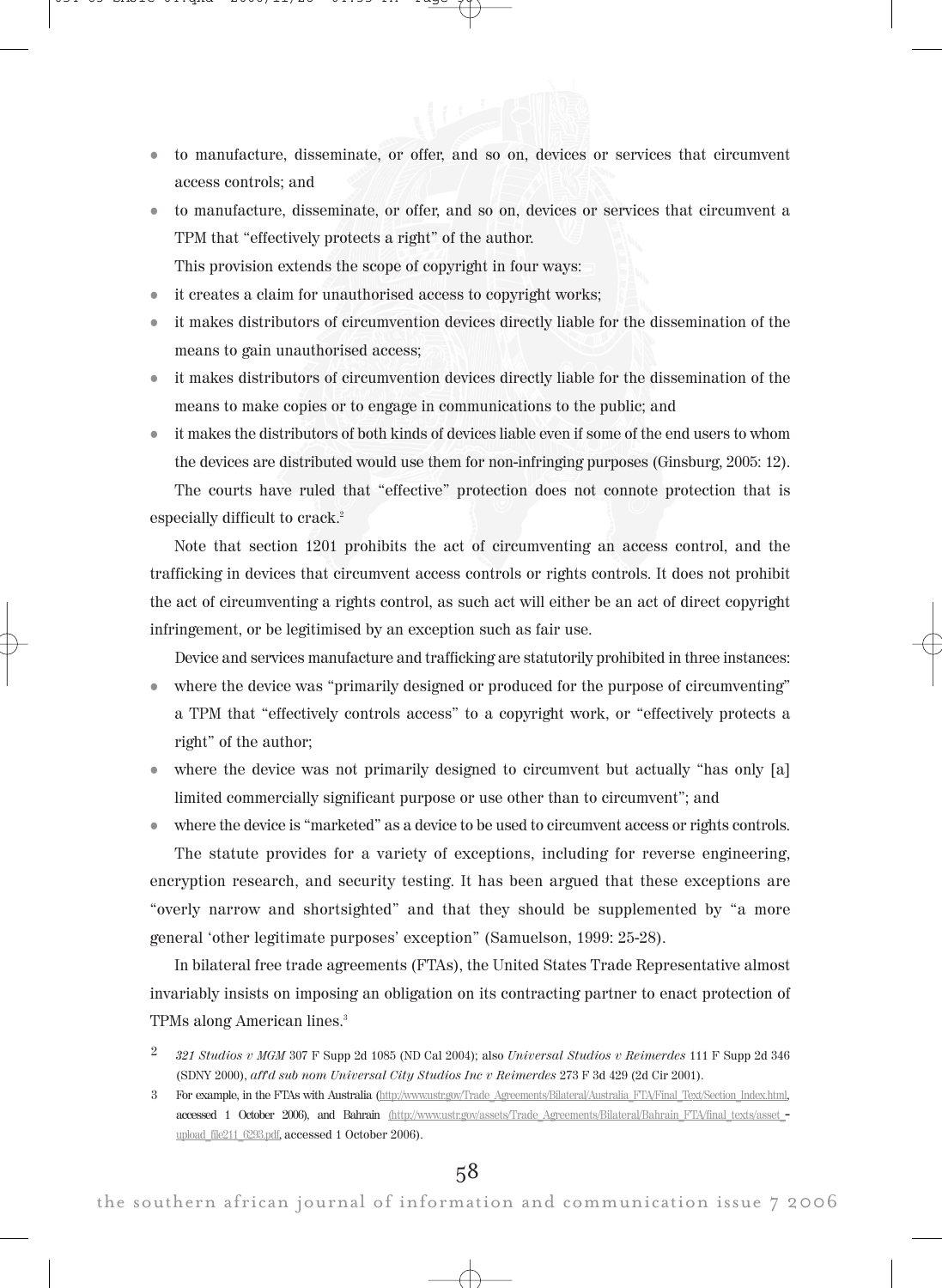## EUROPE: THE INFORMATION SOCIETY DIRECTIVE

Articles 6.1 and 6.2 of the Directive oblige Member States to protect authors against the circumvention of any effective TPM, and against the trafficking in circumvention devices and services. Unlike the DMCA, the Directive does not distinguish between access control and copy (rights) control.

Article 6.4 relates to the dilemma facing an end user who wants to exercise a copyright exception or limitation but who is constrained from doing so by a TPM (Braun, 2003: 499). This provision states:

in the absence of voluntary measures taken by rightholders, including agreements between rightholders and other parties concerned, Member States shall take appropriate measures to ensure that rightholders make available to the beneficiary of an exception or limitation provided for in national law ... the means of benefiting from that exception or limitation, to the extent necessary to benefit from that exception or limitation and where that beneficiary has legal access to the protected work or subject-matter concerned....(European Commission, 2001).

The implementation of this provision in various Member States has been tortuous and varied (Braun, 2003: 501-502). It is clear that the Directive prefers authors and end users to strike their own bargain, and that Member States should intervene only in the absence of such a bargain (Dusollier, 2003: 63).

LESSONS FROM THE UNITED STATES AND EUROPE

The ways in which the United States and Europe implemented the prohibition against the circumvention of TPMs threaten legitimate use: in the United States and Europe, because the devices necessary to circumvent for non-infringing purposes are prohibited; and in Europe, because the implementation by Member States of the exceptions to the prohibition on circumvention is not mandatory. This can have the following far-reaching consequences for users of digital works protected by copyright and TPMs:

THE UNAVAILABILITY OF TRADITIONAL COPYRIGHT DEFENCES: the circumvention of TPMs constitutes a violation separate of copyright infringement (Singer, 2002: 128). Liability arises not for copyright infringement but for the circumvention of a TPM (Lunney, 2001: 839). Since the circumvention of a TPM is a violation distinct from copyright infringement, the same exceptions and limitations that serve as defences against actions for copyright infringement would not be available in cases of the circumvention of TPMs (Besek, 2004: 394). So end users will not be entitled to circumvent TPMs in order to exercise their traditional privileges.

THE DIGITAL LOCK-UP OF COPYRIGHT WORKS: since end users are not allowed to circumvent TPMs even for non-infringing purposes, authors can now digitally lock up their works or require payment for each access and use of the work, which makes it impossible for end users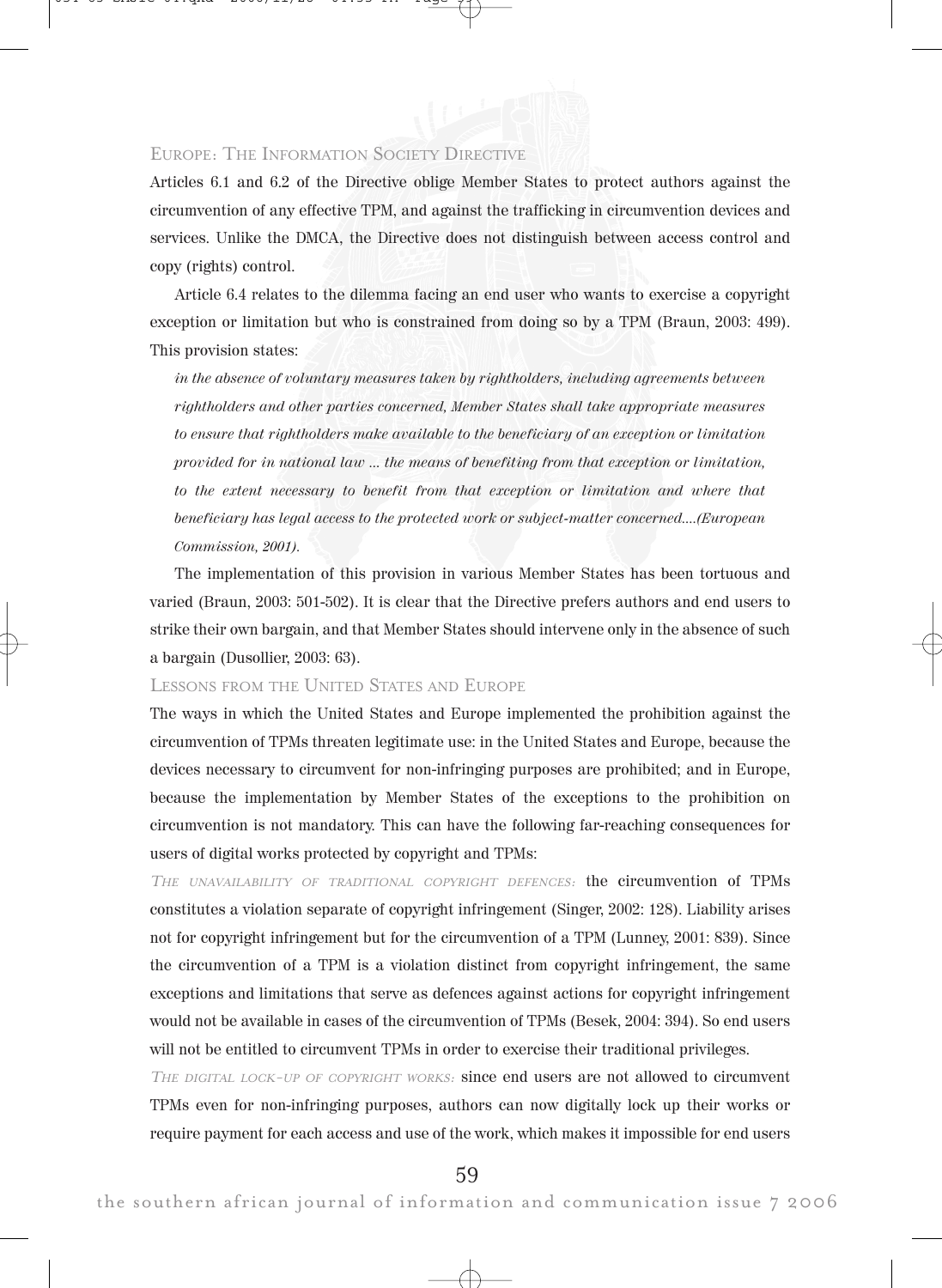to browse or view the protected works. Even where a work exists in an alternative format, the exercise of a user privilege in relation to an alternative format may be so inconvenient that it can, practically, be regarded as impossible. Such works are digitally locked up despite the existence of alternative formats (Besek, 2004: 481).

THE DIGITAL LOCK-UP OF WORKS IN THE PUBLIC DOMAIN: neither the American nor the European prohibition on circumvention and trafficking in circumvention devices is conditional on subsequent copyright infringement. Works in the public domain protected by technological protection measures are rendered inaccessible, as any circumvention (even circumvention of technological protection applied to works in the public domain) will result in a contravention of the prohibition. This can, of course, result in a digital lock-up of works in the public domain. PAYMENT FOR USE: access control technologies control not only initial access but also every subsequent access (Ginsburg, 1999: 147). For each access, initial or subsequent, an end user needs an access key. The author usually provides access keys only against payment. With access controls protected against circumvention, end users can now be required to pay for each access (Besek, 2004: 467). The drawback of such a pay-per-use model is that even users who want to access and use a work in accordance with a copyright exception, which use would have been free in the past, can now be required to pay for such access. The fact that payment can now be required for each and every access of a work can result in a situation where no use of a copyright work will be free, not even browsing. In the analogue world it was possible to page through a book at no cost to determine whether you wanted to obtain it. In the digital world, even mere browsing can have cost implications, since browsing requires access, and access can be gained only against payment.

<sup>U</sup>SER PRIVACY: the ability of authors to control access to (and hence the use of) their works will make it easier to prevent copyright infringement from taking place, or to detect copyright infringement after it took place (Smith, 1997: 418). But it may also have serious privacy implications for end users. In the digital world, it is private individuals who access and use works, and so unauthorised access can be detected only by policing private behaviour. To enforce a prohibition on circumvention would involve entering into the private sphere of the user. This type of policing has been made possible by metering technologies, which reveal not only the type of information accessed, but also the identity of the person who accessed it. It is questionable whether this type of policing is desirable in any democratic society (Koelman, 2000: 276-277).

THE INABILITY TO USE COPYRIGHT WORKS THAT WERE OBTAINED LAWFULLY: **the fact that possession** of the physical object that contains the copyright work (the CD-ROM, for example) no longer guarantees access to the work can have serious implications for the possessor of such object. Even a lawful possessor will not be able to access a copyright work shielded behind a TPM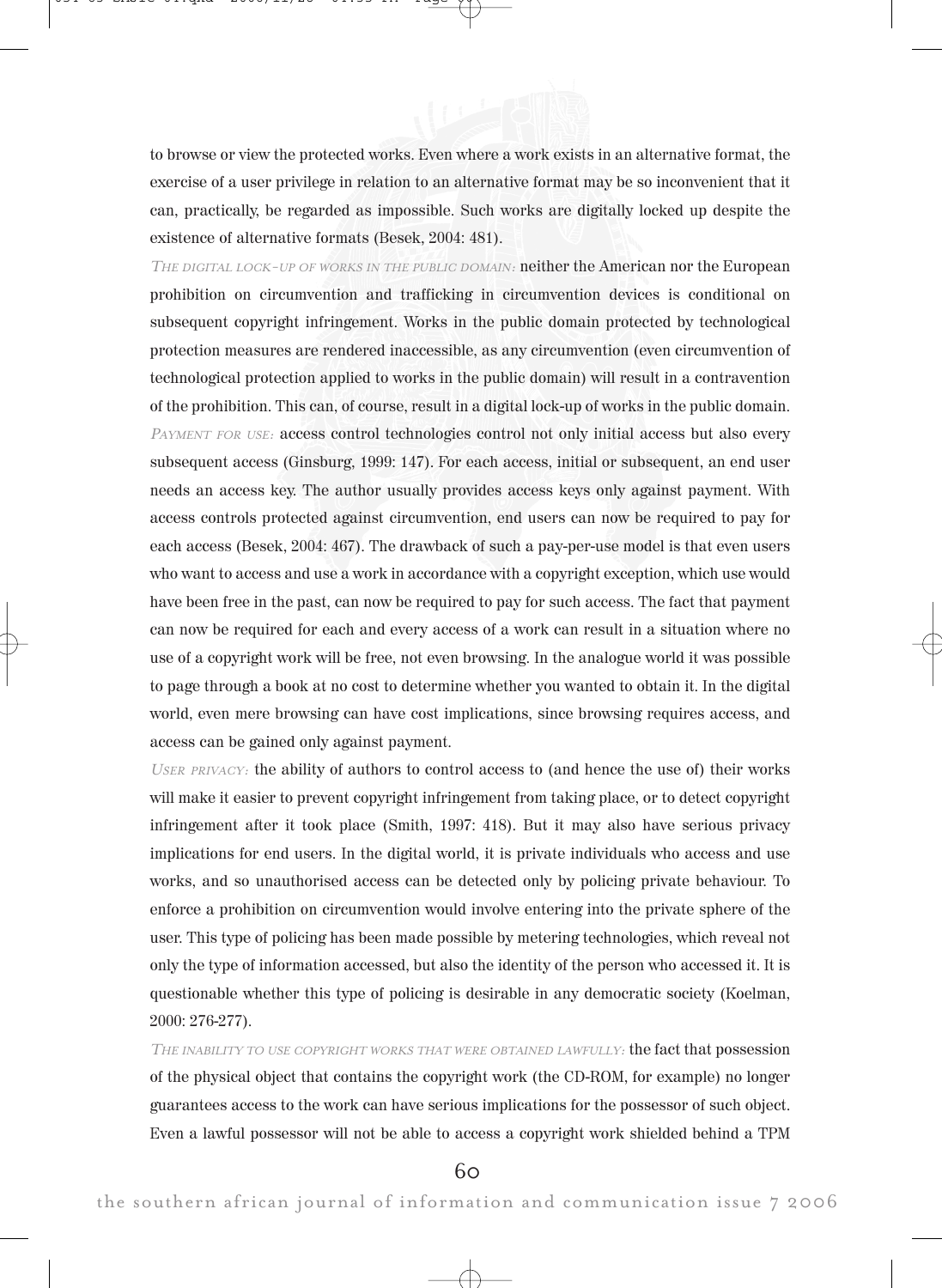without an access key, or without circumventing the TPM. And without access, it is impossible to use the copyright work.

It goes without saying that global information networks like the Internet offer significant opportunities for improving access and transfer of knowledge for developing countries:

For example, the growing size and number of digital libraries creates unprecedented kinds of access to all published information anywhere in the world. In the future, developing countries may be able to build a national digital network to provide access to library resources from around the world to every remote village.... Similarly, initiatives such as the African Virtual University (AVU) are showing the potential of the Internet as a tool and resource for distance learning in the developing world. Since its launch in 1997, more than 24,000 students in 17 African countries have completed semester-long courses in technology, engineering, business and the sciences through the AVU. It also provides students with access to an on-line digital library with over 1,000 full text journals and the AVU web site currently receives more than one million hits per month (UK CIPR, 2002: 117-118).

But these opportunities can be lost, in the ways shown above, by providing overbroad protection along American or European lines for protection against the circumvention of TPMs:

... technological protection rescinds traditional "fair use" rights to browse, share, or make private copies of copyrighted works in digital formats, since works may not be accessible without payment, even for legitimate uses. For developing countries, where Internet connectivity is limited and subscriptions to online resources unaffordable, it may exclude access to these materials altogether and impose a heavy burden that will delay the participation of those countries in the global knowledge-based society (UK CIPR, 2002: 118).

Where developing countries do adopt protection of TPMs against circumvention, appropriate exceptions and limitations in favour of research and education should be enacted at the same time.

#### SOUTH AFRICA

South Africa has signed the WCT but not ratified it. So the Copyright Act 98 of 1978 is predictably silent on the issue of TPMs.

However, in 2002 Parliament enacted the Electronic Communications and Transactions (ECT) Act 25 of 2002 (RSA, 2002). Chapter XIII deals with cyber crime. For the purposes of this chapter, the term "access" includes "the actions of a person who, after taking note of any data, becomes aware of the fact that he or she is not authorised to access that data and still continues to access that data" (section 85). A person who intentionally accesses data without authority or permission to do so commits a criminal offence (section 86(1)). Also, any person "... who unlawfully produces, sells, offers to sell, procures for use, designs, adapts for use, distributes or possesses any device, including a computer program or a component, which is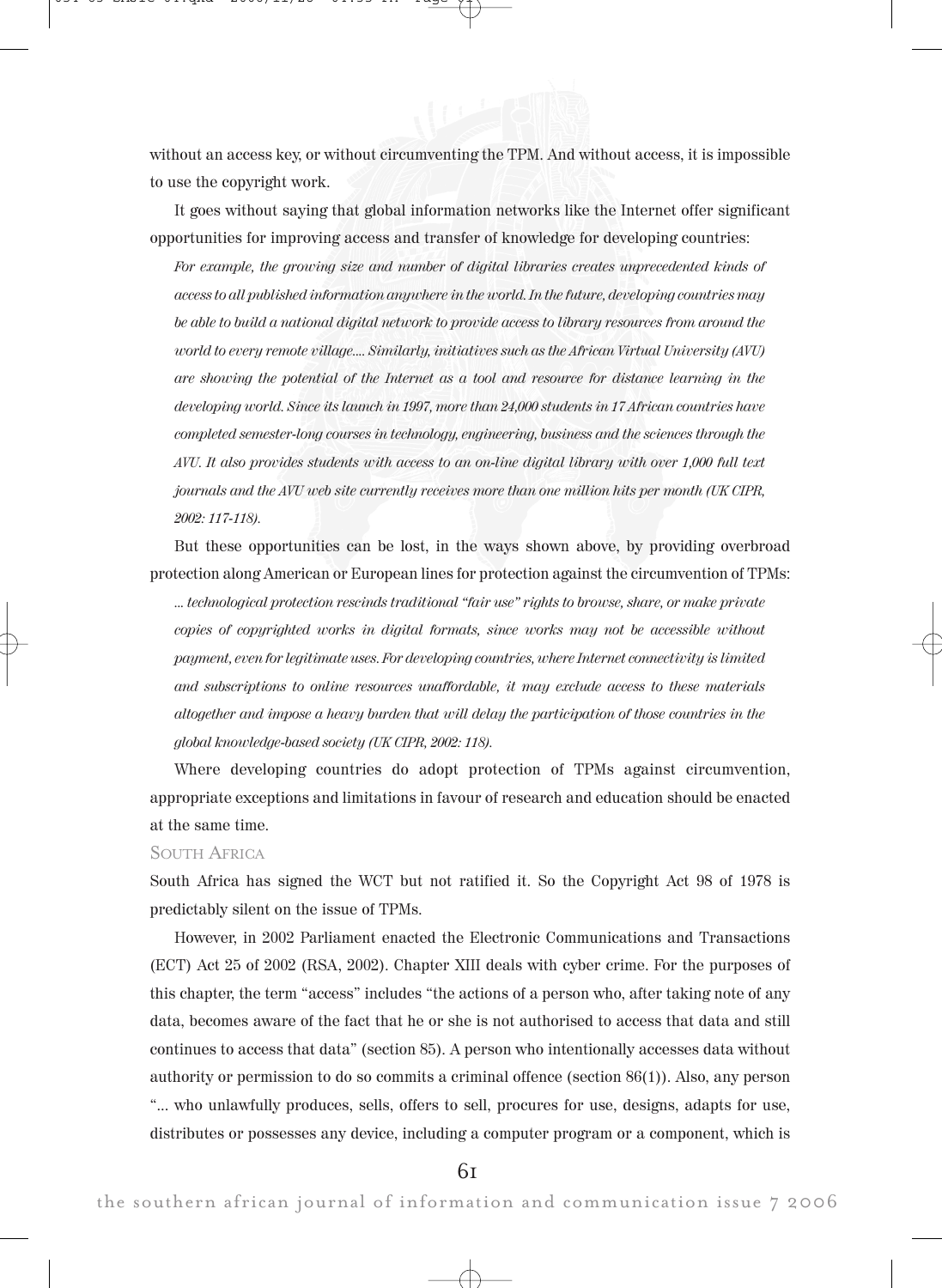

In South Africa, then, the prohibition on the circumvention of TPMs that control access to copyright works is complete – not only the circumvention of access control is proscribed, but also trafficking in devices that are "designed primarily" for circumventing access control. And the prohibition is absolute – there are no exceptions; no technical exception (such as for reverse engineering, encryption research, and security testing); nor an exception in favour of research or education.

It is incomprehensible that South Africa, a developing country, should opt for a system of protecting TPMs that is far more destructive of research and education than the systems adopted in the United States and Europe. Were the United States to conclude a free trade agreement with the Southern African Customs Union (SACU),<sup>4</sup> and were such agreement to mandate the adoption of protection of TPMs along American lines, researchers and educators in South Africa would be better off than they are now. It is a supreme irony that the South African negotiators have been resisting the inclusion of such protection in an FTA, probably because the left hand (one government department) does not know what the right hand (another government department) has done. -

<sup>4</sup> On the background to the negotiating process from an American perspective, see http://www.ustr.gov/Trade\_ Agreements/Bilateral/Southern\_Africa\_FTA/Background\_Information\_on\_the\_US-SACU\_FTA.html, accessed 1 October 2006.

62

the southern african journal of information and communication issue 7 2006